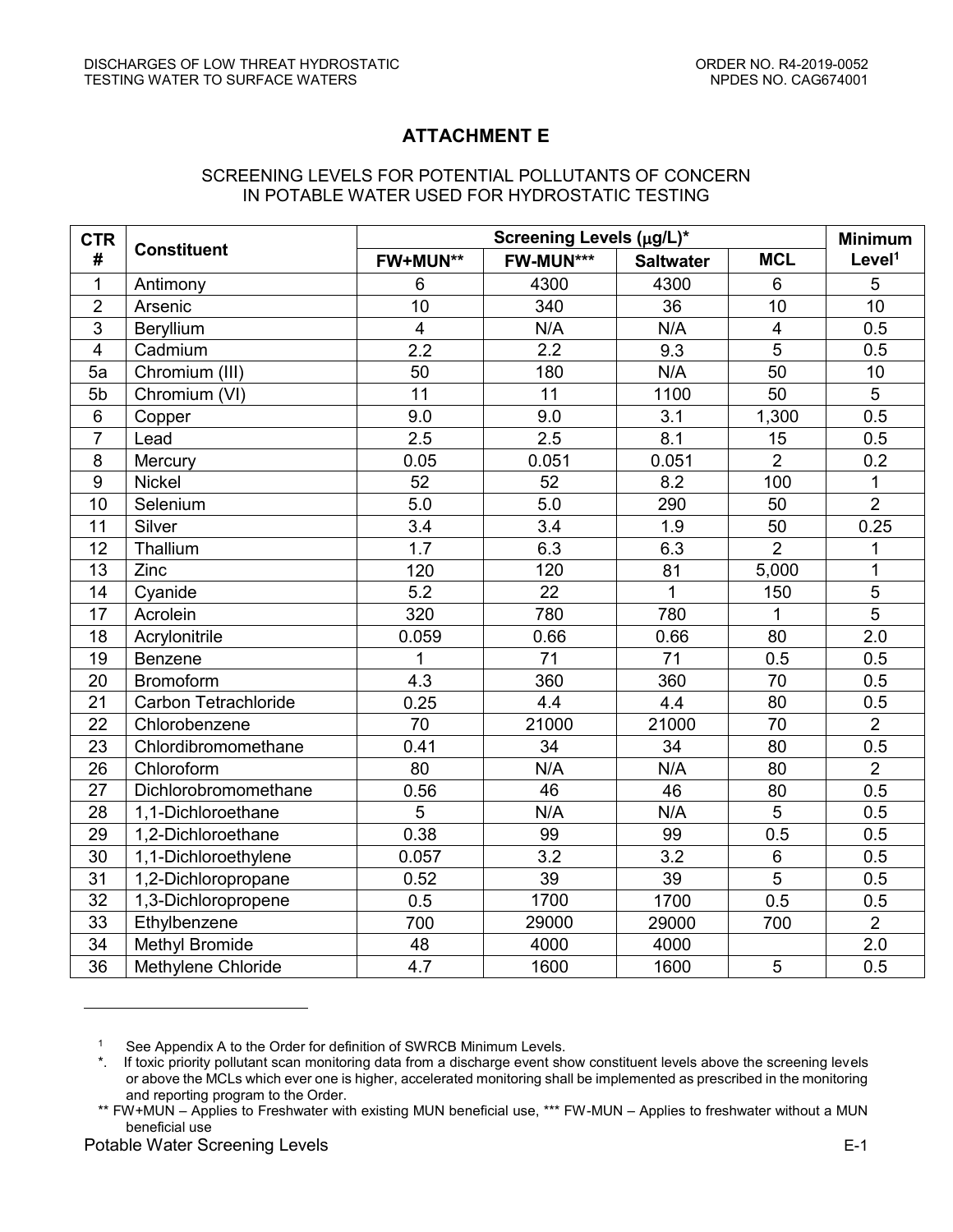## DISCHARGES OF LOW THREAT HYDROSTATIC USE ON DESCRIPTION ORDER NO. R4-2019-0052<br>TESTING WATER TO SURFACE WATERS TO DESCRIPTION ON THE STATE OF CAG674001 TESTING WATER TO SURFACE WATERS

| <b>CTR</b> | <b>Constituent</b>           | Screening Levels (µg/L)* |           |                  |                | <b>Minimum</b>     |
|------------|------------------------------|--------------------------|-----------|------------------|----------------|--------------------|
| #          |                              | FW+MUN**                 | FW-MUN*** | <b>Saltwater</b> | <b>MCL</b>     | Level <sup>1</sup> |
| 37         | 1,1,2,2-Tetrachloroethane    | 0.17                     | 11        | 11               | 1              | 0.5                |
| 38         | Tetrachloroethylene          | 0.8                      | 8.9       | 8.9              | 5              | 0.5                |
| 39         | Toluene                      | 150                      | 200000    | 200000           | 150            | $\overline{2}$     |
| 40         | trans-1,2-Dichloroethylene   | 10                       | 140000    | 140000           | 10             | 1                  |
| 41         | 1,1,1-Trichloroethane        | 200                      | N/A       | N/A              | 200            | $\overline{2}$     |
| 42         | 1,1,2-Trichloroethane        | 0.6                      | 42        | 42               | 5              | 0.5                |
| 43         | Trichloroethylene            | 2.7                      | 81        | 81               | 5              | 0.5                |
| 44         | <b>Vinyl Chloride</b>        | 0.5                      | 530       | 530              | 0.5            | 0.5                |
| 45         | 2-Chlorophenol               | 120                      | 400       | 400              |                | 5                  |
| 46         | 2,4-Dichlorophenol           | 93                       | 790       | 790              |                | $\overline{5}$     |
| 47         | 2,4-Dimethylphenol           | 540                      | 2300      | 2300             |                | $\overline{2}$     |
| 48         | 2-Methyl-4,6-Dinitrophenol   | 13                       | 770       | 770              |                | $\overline{5}$     |
| 49         | 2,4-Dinitrophenol            | 70                       | 14000     | 14000            |                | $\overline{5}$     |
| 53         | Pentachlorophenol            | 0.28                     | 8.2       | 8.2              | 1              | $\overline{1}$     |
| 54         | Phenol                       | 21000                    | 4600000   | 4600000          |                | 50                 |
| 55         | 2,4,6-Trichlorophenol        | 2.1                      | 6.5       | 6.5              |                | 10                 |
| 56         | Acenaphthene                 | 1200                     | 2700      | 2700             |                | 1                  |
| 58         | Anthracene                   | 9600                     | 110000    | 110000           |                | 5                  |
| 59         | Benzidine                    | 0.00012                  | 0.00054   | 0.00054          |                | $\overline{5}$     |
| 60         | Benzo(a)Anthracene           | 0.0044                   | 0.049     | 0.049            |                | $\overline{5}$     |
| 61         | Benzo(a)Pyrene               | 0.0044                   | 0.049     | 0.049            | 0.2            | $\overline{2}$     |
| 62         | Benzo(b)Fluoranthene         | 0.0044                   | 0.049     | 0.049            |                | 10                 |
| 64         | Benzo(k)Fluoranthene         | 0.0044                   | 0.049     | 0.049            |                | $\overline{2}$     |
| 66         | Bis(2-Chloroethyl)Ether      | 0.031                    | 1.4       | 1.4              |                | $\overline{1}$     |
| 67         | Bis(2-Chloroisopropyl)Ether  | 1400                     | 170000    | 170000           |                | 10                 |
| 68         | Bis(2-Ethylhexyl)Phthalate   | 1.8                      | 5.9       | 5.9              | $\overline{4}$ | 5                  |
| 70         | <b>Butylbenzyl Phthalate</b> | 3000                     | 5200      | 5200             |                | 10                 |
| 71         | 2-Chloronaphthalene          | 1700                     | 4300      | 4300             |                | 10                 |
| 73         | Chrysene                     | 0.0044                   | 0.049     | 0.049            |                | 5                  |
| 74         | Dibenzo(a,h)Anthracene       | 0.0044                   | 0.049     | 0.049            |                | 0.1                |
| 75         | 1,2-Dichlorobenzene          | 600                      | 17000     | 17000            | 600            | 0.5                |
| 76         | 1,3-Dichlorobenzene          | 400                      | 2600      | 2600             |                | $\overline{2}$     |
| 77         | 1,4-Dichlorobenzene          | 5                        | 2600      | 2600             | 5              | 0.5                |
| 78         | 3,3'-Dichlorobenzidine       | 0.04                     | 0.077     | 0.077            |                | 5                  |
| 79         | Diethyl Phthalate            | 23000                    | 120000    | 120000           |                | 10                 |
| 80         | <b>Dimethyl Phthalate</b>    | 310000                   | 2900000   | 2900000          |                | 10                 |
| 81         | Di-n-Butyl Phthalate         | 2700                     | 12000     | 12000            |                | 10                 |
| 82         | 2,4-Dinitrotoluene           | 0.11                     | 9.1       | 9.1              |                | 5                  |
| 85         | 1,2-Diphenylhydrazine        | 0.04                     | 0.54      | 0.54             |                | $\overline{1}$     |
| 86         | Fluoranthene                 | 300                      | 370       | 370              |                | 10                 |
| 87         | Fluorene                     | 1300                     | 14000     | 14000            |                | 10                 |
| 88         | Hexachlorobenzene            | 0.00075                  | 0.00077   | 0.00077          | $\mathbf{1}$   | 1                  |
| 89         | Hexachlorobutadiene          | 0.44                     | 50        | 50               |                | 1                  |
| 90         | Hexachlorocyclopentadiene    | 50                       | 17000     | 17000            | 50             | 5                  |

Potable Water Screening Levels **E-2**